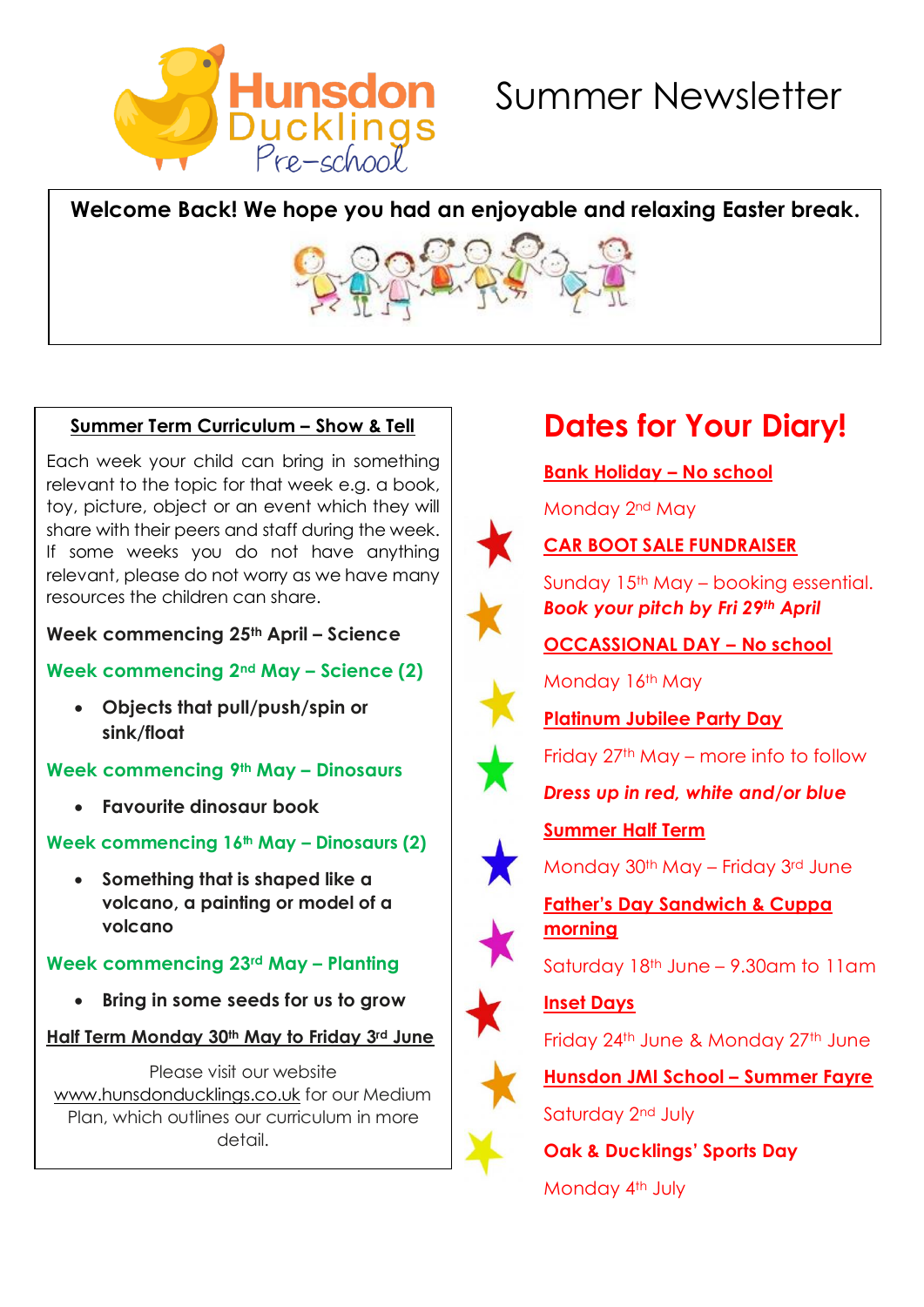# **This Term**

Parents are more than welcome anytime to make an appointment to come and have a chat with your child's key worker about any issues or concerns you have and see their learning journey.

# **WAR WARANT**



As part of our continuing commitment to ensuring our children receive the best education start, we have decided to include a section on our newsletter on Home Learning.

Here, we will advise you of how you can support your child's learning at home through suggested activities or articles for you to read on child development.

The document attached provides information on the importance of E-Safety.

### **Reminders**

Please could you ensure your child comes with a **spare set of clothes**. We do have a few spare sets, but it is always much nicer and easier to put a child in their own clothes if there has been an accident or they have got dirty.

Please can you also ensure your child has had **suncream** applied when the weather turns hot, and that they have **a hat** to put on for outside play. Pop the suncream in their bag and we will apply if extra is required.

Clothes and shoes should be labelled.

We know that a cuddly toy or favourite cartoon character figurine can be soothing for your child to bring to school, and can sometimes mean getting out of the door on time but can we please politely request that **only one toy is brought into school whenever possible.**

### **SAVE THE DATE :**

### **Father's Day Bacon Sandwich & Cuppa morning at Hunsdon Ducklings Pre-school**



**Saturday 18th June 9:30am to 11am Enjoy some outside play time with your child whilst enjoying some breakfast**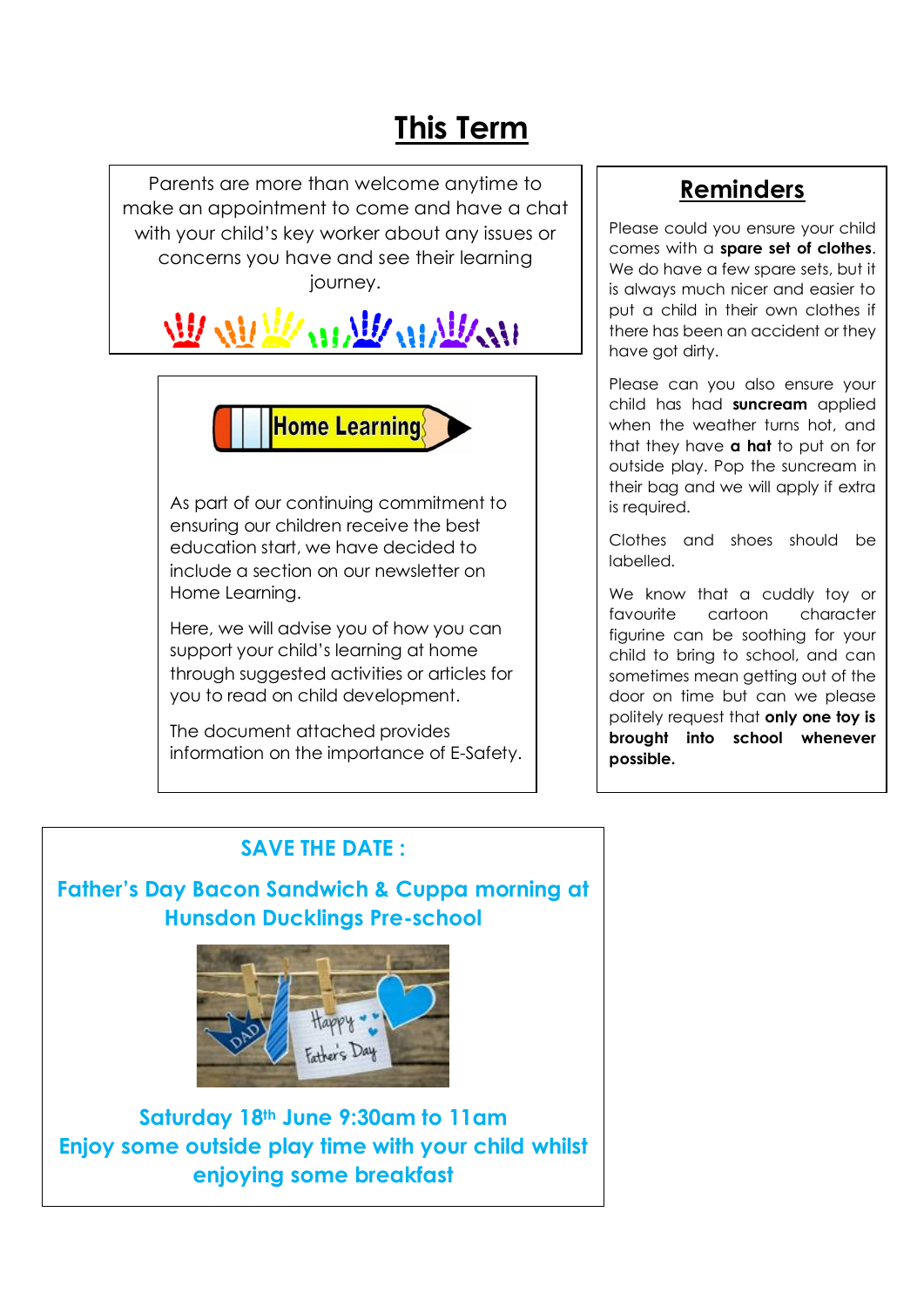

#### **E-Safety**

**At Hunsdon Ducklings we promote the safe use of electronic devices, such as tablets, laptops and phones. Whilst the use of these devices is limited within our setting, we speak to the children about simple points to remember when in use.** 

Below is a checklist of online safety tips for parents of pre-school children, provided by [www.internetmatters.org](http://www.internetmatters.org/) – a free online resource for every parent in the UK.

- ✓ **Put yourself in control** Make use of the parental controls available on your home broadband and any internet-based devices.
- ✓ **Search safely**  Use safe search engines such as [www.swiggle.org.uk](http://www.swiggle.org.uk/) or kidssearch.com Safe search settings can also be used on Google [\(www.google.co.uk/safetycentre\)](http://www.google.co.uk/safetycentre) and other search engines, as well as YouTube.
- ✓ **Set boundaries**  Start setting rules about when and for how long your child can use devices and start to introduce the subject of internet safety at the same time. Encourage children to use devices in a communal area, keep other devices out of reach and use passwords so they can't go online without asking you first.
- ✓ **Explore together**  Set your homepage to a child-friendly site such as CBeebies and give them a user account which only allows access to sites and apps you've chosen.
- ✓ **Help them learn through games**  Games are a great way for young children to explore the internet and learn about the world around them. Choose safe, fun and educational games free of charge from providers such as Fisher Price or about their favourite characters like Peppa Pig.

#### **Other links you may find useful are:-**

[https://www.hertsforlearning.co.uk/blog/keeping-your-children-safe-online-guide](https://www.hertsforlearning.co.uk/blog/keeping-your-children-safe-online-guide-families-children-under-5)[families-children-under-5](https://www.hertsforlearning.co.uk/blog/keeping-your-children-safe-online-guide-families-children-under-5)

<https://www.hertsforlearning.co.uk/blog/screen-time-under-fives>

<https://www.childnet.com/resources/digiduck-stories/>